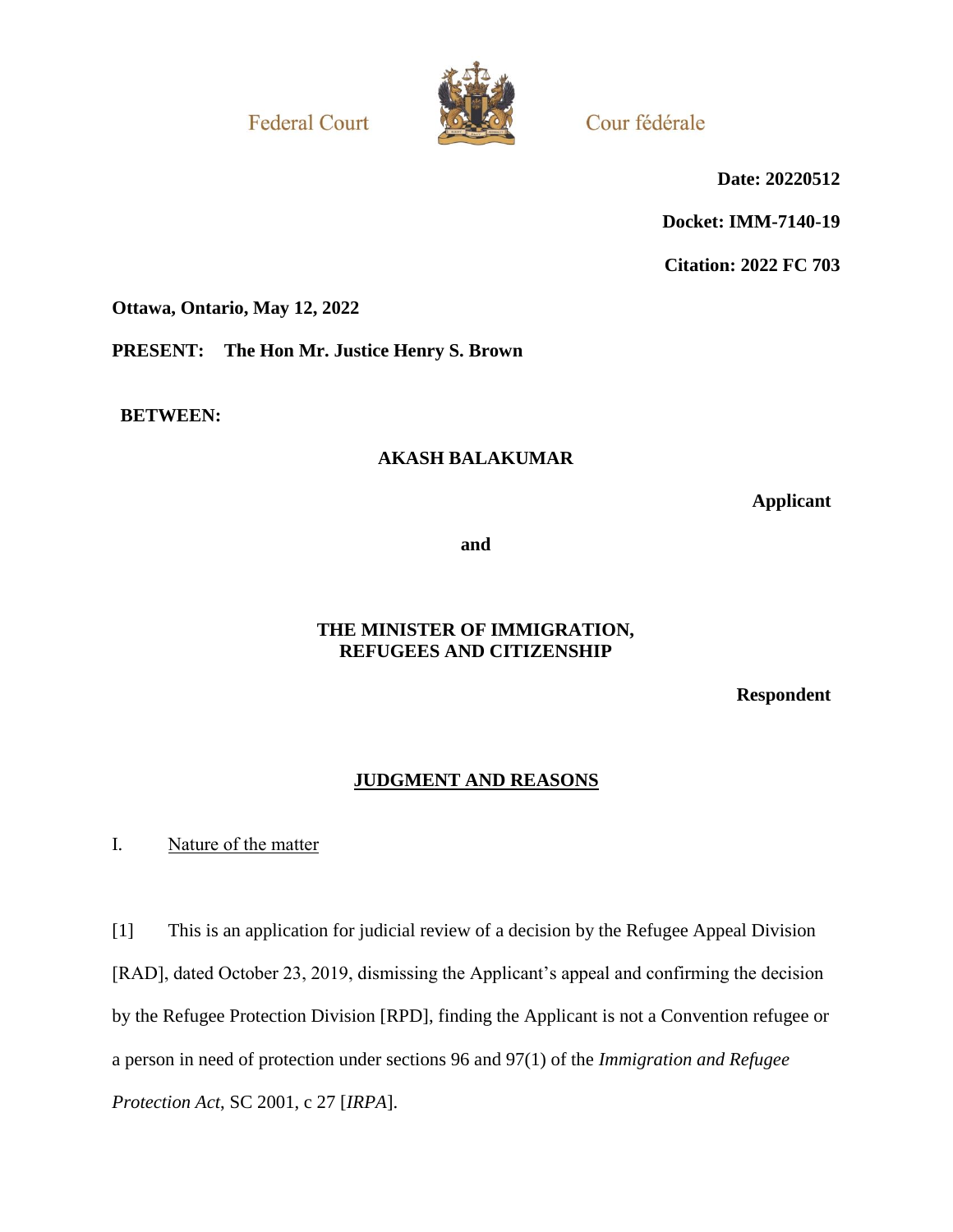II. Facts

[2] The Applicant is a 24-year-old citizen of Sri Lanka. He was born in India, where he has no legal status. He fears persecution at the hands of Sri Lankan authorities due to his profile. His profile on return to Sri Lanka would be that of a young Tamil male with parents from the North, returning as a failed refugee claimant, who does not have a National Identity Card [NIC], who had been detained by Sri Lankan authorities four times and twice being questioned about his association with the Liberation Tigers of Tamil Eelam [LTTE], who was beaten by authorities on one occasion and whose mother bribed him out of prison on a second, and who was in default of orders to report weekly to police. He submits this alleged profile exposes him as a person with perceived links to the Liberation Tigers of Tamil Eelam LTTE and one who is therefore at risk if removed to Sri Lanka.

[3] While the RPD found the Applicant not credible, the RAD rejected that conclusion.

[4] Therefore, the following facts are taken from the Applicant's BOC, which in the circumstances are accepted as true.

[5] In 2006, the Applicant's father returned to Sri Lanka from India where the family was living, but has been missing since. The Applicant's mother returned to Sri Lanka with the Applicant and his sisters in 2007 when he was 9 years old. His mother and 16-year-old sister at the time were sexually assaulted by Sri Lankan soldiers. The Applicant's sister fled to Canada in February 2008 and is now a Convention refugee.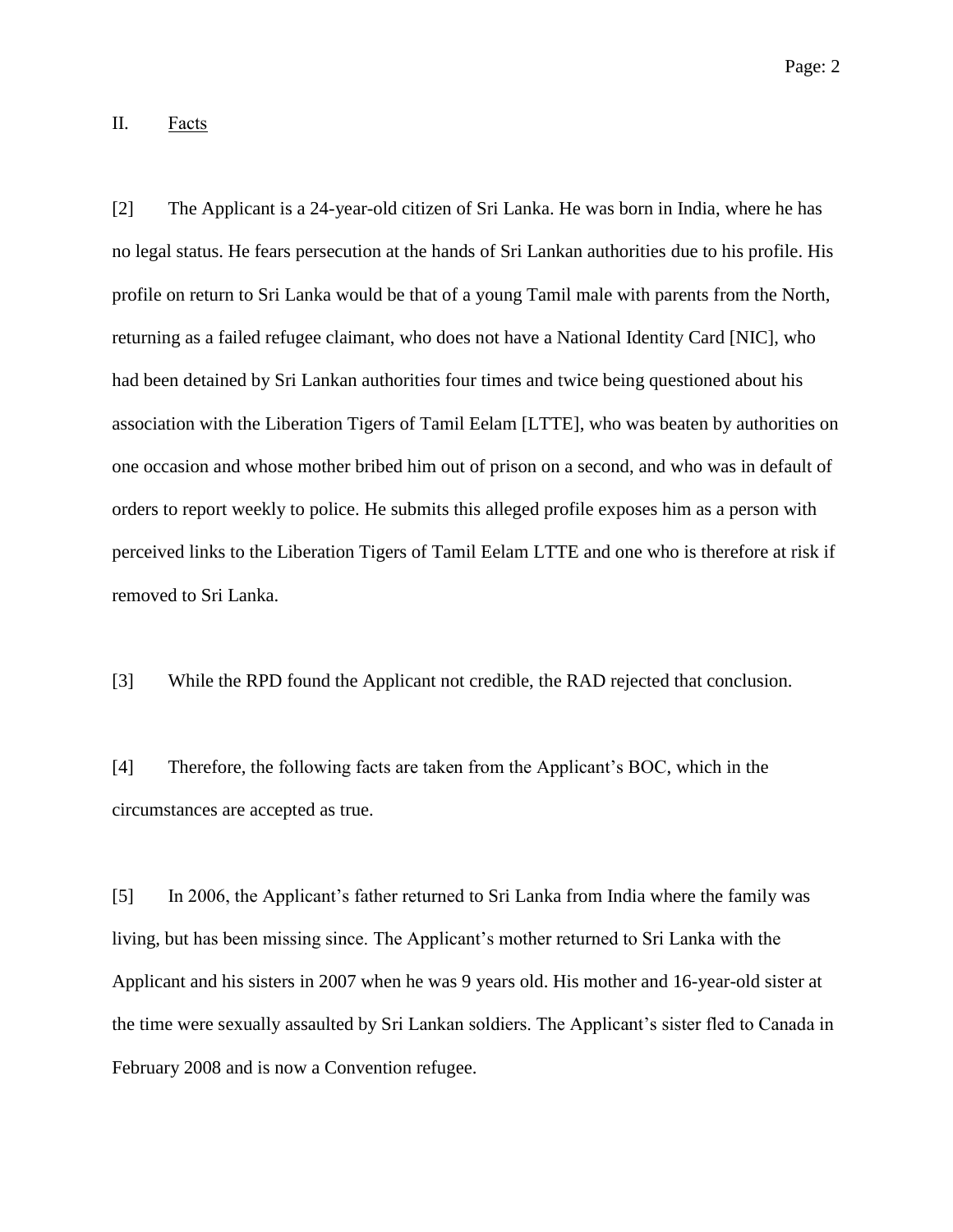[6] In June 2008, the Applicant returned to India with his mother, where they lived without legal status. After the civil war ended in Sri Lanka, the Applicant's mother decided they should return to Sri Lanka because it was difficult for her to work without status in India. The Applicant obtained fake passports and returned to Sri Lanka in June 2013. The Applicant alleged that while he was in Sri Lanka, he was harassed by Sinhalese men and thereafter arrested, detained and threatened by Sri Lankan authorities on four separate occasions, on two of which he was questioned about his connections to the LTTE. On one of these two occasions, the police called him in for an interview. He was also beaten, and on one occasion, his mother bribed police to obtain his release.

[7] After this incident, the Applicant and his mother travelled to India while they waited for an agent to take him to Canada. In November 2014, the Applicant fled to Canada with the help of the agent and made a claim for refugee protection. He was 17 years old.

[8] At his first RPD hearing, the Applicant's aunt was his designated representative and he was not represented by counsel. His claim for refugee protection was rejected by the RPD, and his appeal was rejected by the RAD in 2015. The Applicant's JR was granted on consent and the matter remitted by the RAD which ordered it back to the RPD for redetermination.

[9] In a decision dated May 14, 2018, the RPD rejected the Applicant's claim for refugee protection. The RPD determined the Applicant's testimony was not credible because of several alleged inconsistencies and his profile as a young Tamil male did not, in itself, expose him to a serious possibility of persecution. The Applicant appealed this decision to the RAD.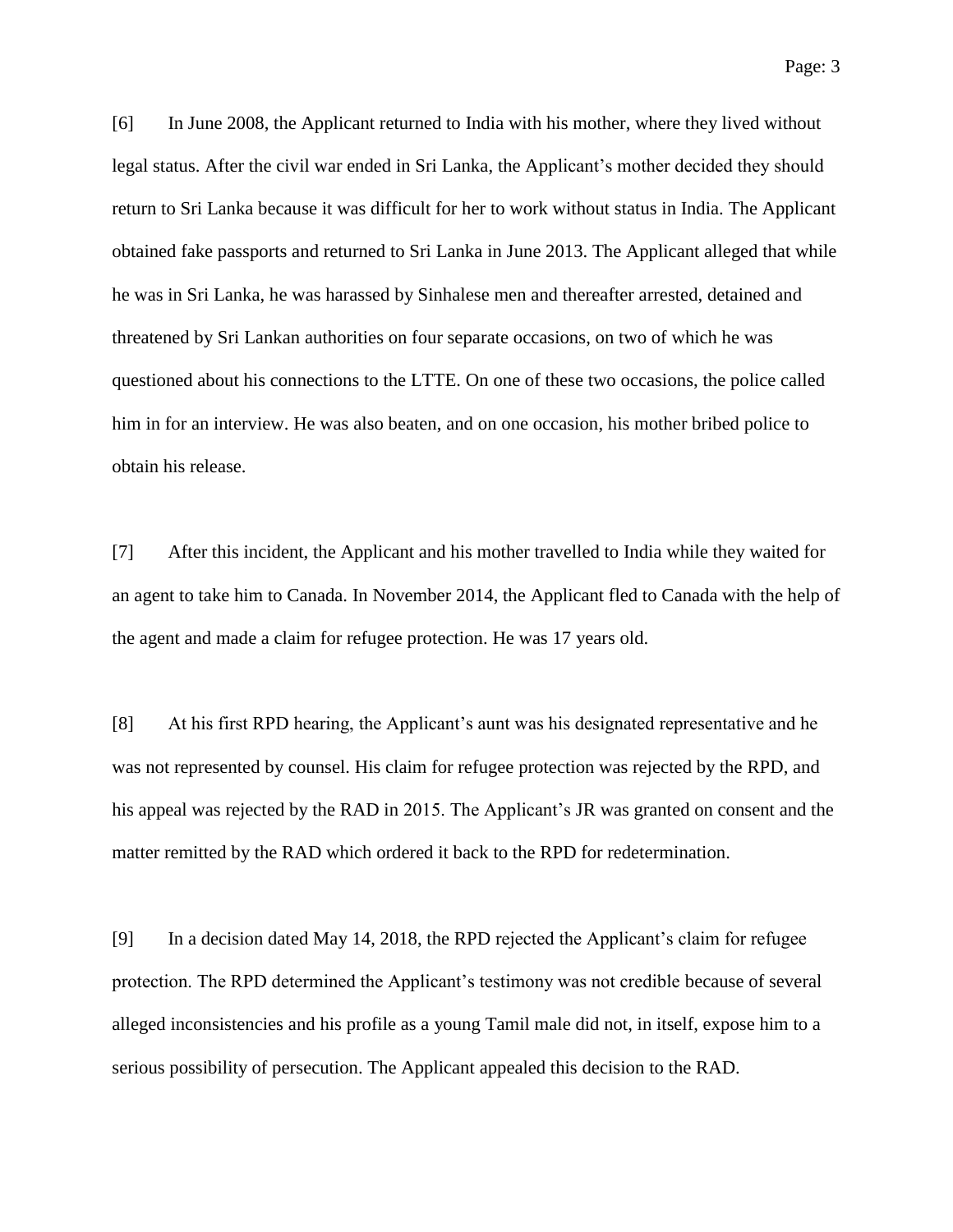#### III. Decision under review

[10] On October 23, 2019, the RAD dismissed the Applicant's appeal. While it overturned the RPD's credibility findings, the RAD ultimately found the Applicant failed to demonstrate he faced more than a mere possibility of persecution upon his return to Sri Lanka.

[11] The RAD accepted the Applicant was arrested by police three times and was harassed by a Sinhalese man, and found the RPD erred in doubting these incidents occurred, without pointing to any contradictions, omissions or inconsistencies in the evidence. It also accepted he met with police in November 2013, at which meeting the Applicant says he was questioned a second time concerning any LTTE involvement.

[12] The RAD further determined the Applicant did not face a serious possibility of persecution in Sri Lanka simply because of his profile as a young Tamil male. I agree with this determination, taken in isolation. While the RAD accepted the Applicant's history of arrests, it found the authorities had not sought out his mother in Colombo despite his failure to report to the police. Based on this finding, the RAD concluded there was no indication that Sri Lankan authorities had a continued interest in him due to perceived links to the LTTE. Additionally, the RAD found there was nothing in the Applicant's profile that would give rise to a need for protection, as outlined in the objective evidence.

[13] The UNHCR Eligibility Guidelines for Assessing the International Protection Needs of Asylum-Seekers from Sri Lanka put in issue in this case were very dated (2012) and state a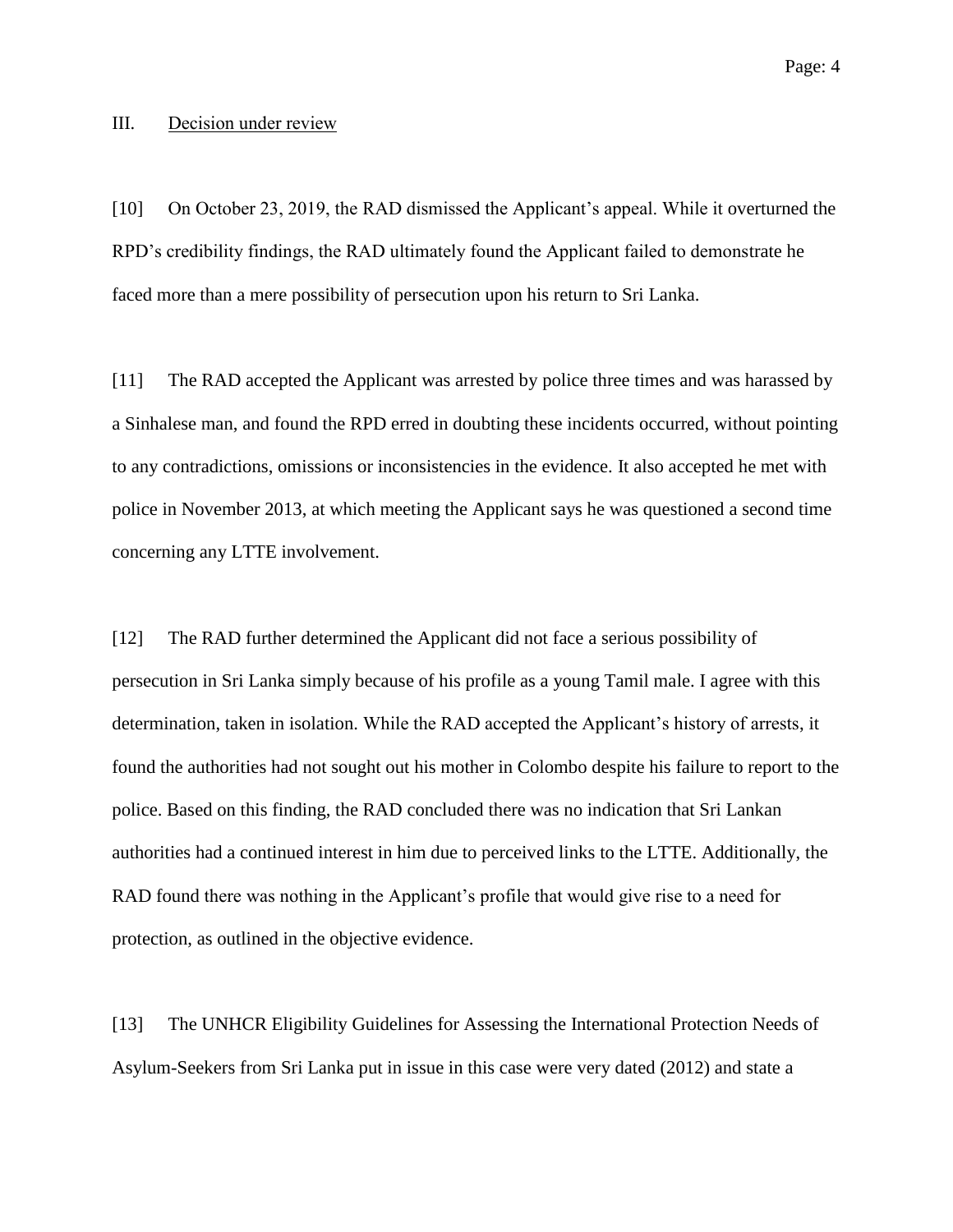person originating from an area previously controlled by the LTTE does not, in itself, result in a risk. While the Applicant's profile may expose him to questioning upon return to Sri Lanka, the RAD found this would not amount to a serious possibility of persecution. Again, taken in isolation this finding is unobjectionable.

[14] Lastly, the RAD found the Applicant would be able to establish his identity and nationality with his birth certificate, and the objective evidence indicated he would be able to apply for a NIC, the processing of which would take six months. Given the Applicant or his family do not have ties to the LTTE and there was no evidence the authorities were looking for him, the lack of a NIC in the meantime would not expose him to more than a mere possibility of persecution.

#### IV. Issues

[15] The Applicants submit the issues are as follows:

- A. Breach of fairness
	- i. Drawing conclusions based on credibility
	- ii. Failure to assess the Applicant's circumstances from the perspective of the agent of persecution
	- iii. Ignoring the Applicant's submissions
- B. Failure to properly assess the Applicant's profile
- C. Whether the panel made an unreasonable decision by ignoring evidence and in speculating about evidence

[16] Respectfully, the issue is whether the RAD's decision is reasonable. While the Applicant characterizes the first issue as a breach of fairness and failure to observe the principles of natural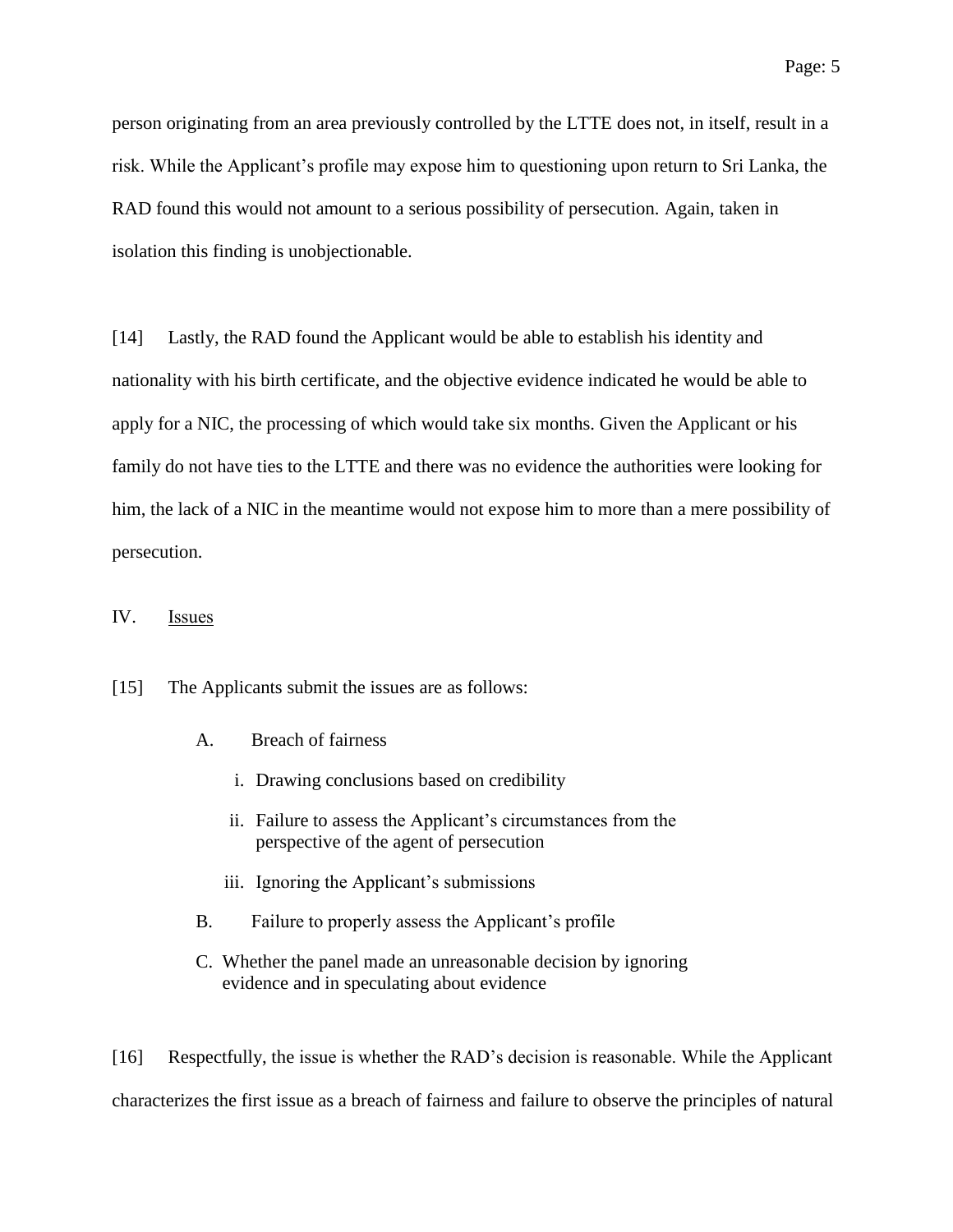justice, his arguments are more accurately characterized as an issue of the reasonableness of the Decision.

#### V. Standard of Review

#### [17] With regard to reasonableness, in *Canada Post Corp v Canadian Union of Postal*

*Workers*, 2019 SCC 67, issued at the same time as the Supreme Court of Canada's decision in

*Canada (Minister of Citizenship and Immigration) v Vavilov,* 2019 SCC 65 [*Vavilov*], the

majority per Justice Rowe explains what is required for a reasonable decision, and what is

required of a court reviewing on the reasonableness standard. This involves factual and legal

constraints that bear on the decision:

[31] A reasonable decision is "one that is based on an internally coherent and rational chain of analysis and that is justified in relation to the facts and law that constrain the decision maker" (*Vavilov*, at para. 85). Accordingly, when conducting reasonableness review "[a] reviewing court must begin its inquiry into the reasonableness of a decision by examining the reasons provided with 'respectful attention' and seeking to understand the reasoning process followed by the decision maker to arrive at [the] conclusion" (*Vavilov*, at para. 84, quoting *Dunsmuir*, at para. 48). The reasons should be read holistically and contextually in order to understand "the basis on which a decision was made" (*Vavilov*, at para. 97, citing *Newfoundland Nurses*).

[32] A reviewing court should consider whether the decision as a whole is reasonable: "what is reasonable in a given situation will always depend on the constraints imposed by the legal and factual context of the particular decision under review" (*Vavilov*, at para. 90). The reviewing court must ask "whether the decision bears the hallmarks of reasonableness – justification, transparency and intelligibility – and whether it is justified in relation to the relevant factual and legal constraints that bear on the decision" (*Vavilov*, at para. 99, citing *Dunsmuir*, at paras. 47 and 74, and *Catalyst Paper Corp. v. North Cowichan (District)*, 2012 SCC 2, [2012] 1 S.C.R. 5, at para. 13).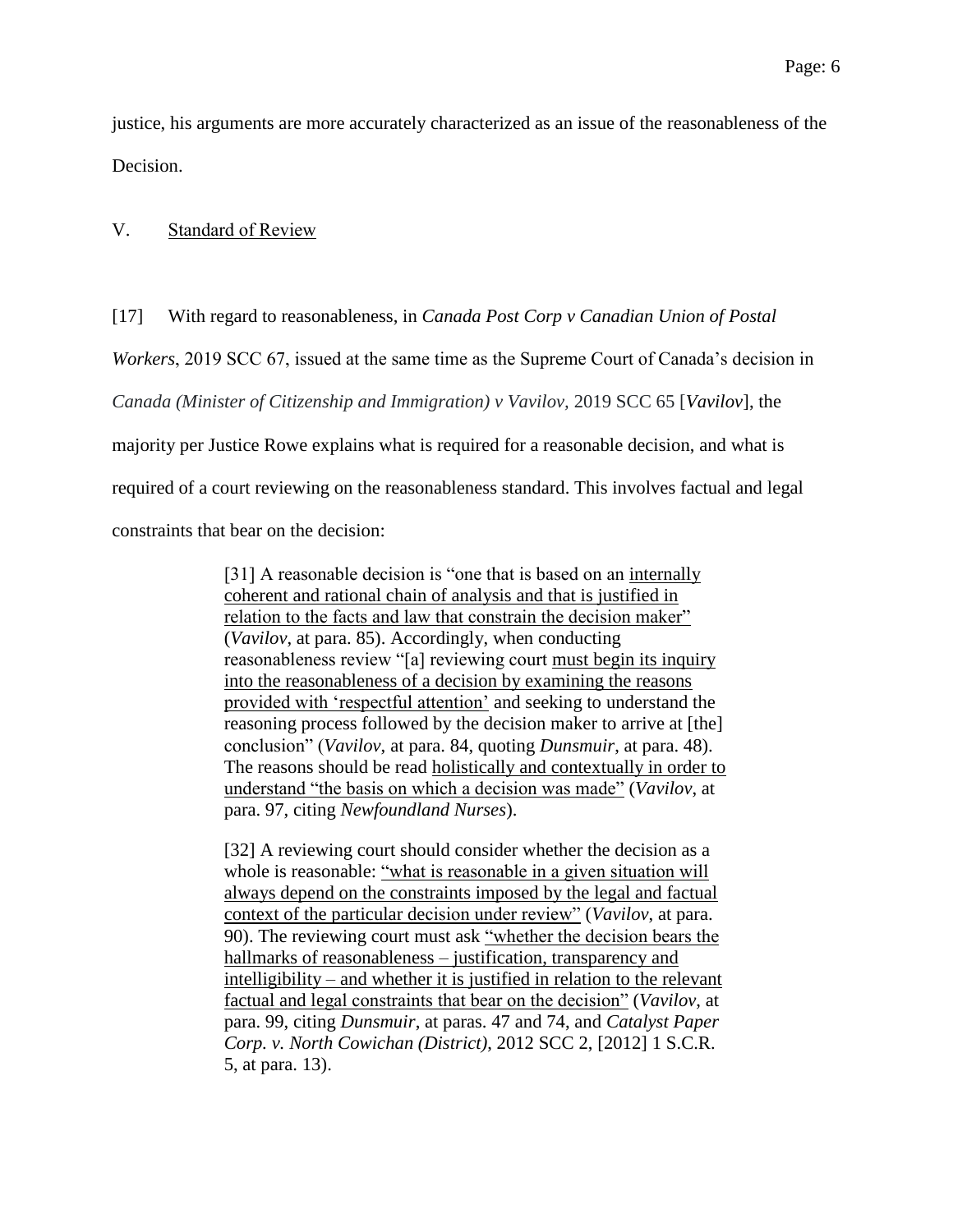[33] Under reasonableness review, "[t]he burden is on the party challenging the decision to show that it is unreasonable" (*Vavilov*, at para. 100). The challenging party must satisfy the court "that any shortcomings or flaws relied on ... are sufficiently central or significant to render the decision unreasonable" (*Vavilov*, at para. 100).

[Emphasis added]

[18] The Supreme Court of Canada in *Vavilov* at para 86 states, "it is not enough for the outcome of a decision to be justifiable. Where reasons for a decision are required, the decision must also be justified, by way of those reasons, by the decision-maker to those to whom the decision applies," and provides guidance that the reviewing court decide based on the record before them:

> [126] That being said, a reasonable decision is one that is justified in light of the facts: *Dunsmuir*, para. 47. The decision maker must take the evidentiary record and the general factual matrix that bears on its decision into account, and its decision must be reasonable in light of them: see *Southam*, at para. 56. The reasonableness of a decision may be jeopardized where the decision maker has fundamentally misapprehended or failed to account for the evidence before it. In *Baker*, for example, the decision maker had relied on irrelevant stereotypes and failed to consider relevant evidence, which led to a conclusion that there was a reasonable apprehension of bias: para. 48. Moreover, the decision maker's approach would *also* have supported a finding that the decision was unreasonable on the basis that the decision maker showed that his conclusions were not based on the evidence that was actually before him: para. 48.

[Emphasis added]

[19] Moreover, *Vavilov* requires the reviewing court to assess whether the decision subject to

judicial review meaningfully grapples with the key issues:

[128] Reviewing courts cannot expect administrative decision makers to "respond to every argument or line of possible analysis"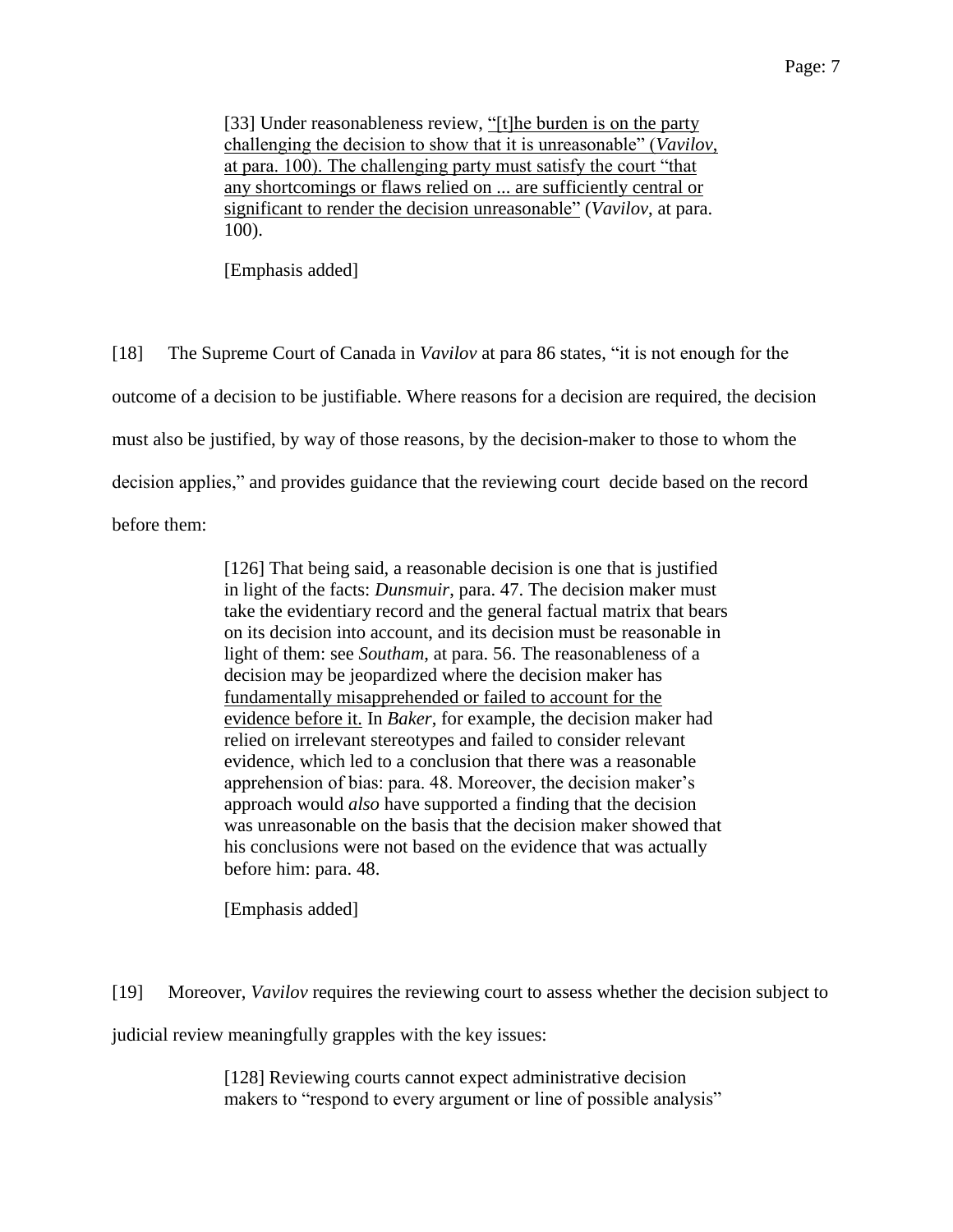(*Newfoundland Nurses*, at para. 25), or to "make an explicit finding on each constituent element, however subordinate, leading to its final conclusion" (para 16). To impose such expectations would have a paralyzing effect on the proper functioning of administrative bodies and would needlessly compromise important values such as efficiency and access to justice. However, a decision maker's failure to meaningfully grapple with key issues or central arguments raised by the parties may call into question whether the decision maker was actually alert and sensitive to the matter before it. In addition to assuring parties that their concerns have been heard, the process of drafting reasons with care and attention can alert the decision maker to inadvertent gaps and other flaws in its reasoning: *Baker*, at para. 39.

[Emphasis added]

- VI. Analysis
- A. *Is the Decision reasonable?*
	- (1) National Identity Card [NIC]

[20] The Applicant submits the RAD erred in its failure to reference his particular circumstances in finding he can apply for and obtain a NIC. The Applicant's evidence was that the delay in the processing of his NIC when he returned to Sri Lanka in 2013 was caused by Sri Lankan security concerns, given his profile as a young Tamil man who had not lived in Sri Lanka for many years. He also stated in his Basis of Claim narrative he had not been issued a NIC to date.

[21] The Respondent submits the RAD reasonably found that despite not having a passport or NIC, the Applicant would be able to establish his identity with his birth certificate. The RAD pointed to objective evidence to support this finding and determined the Applicant had left Sri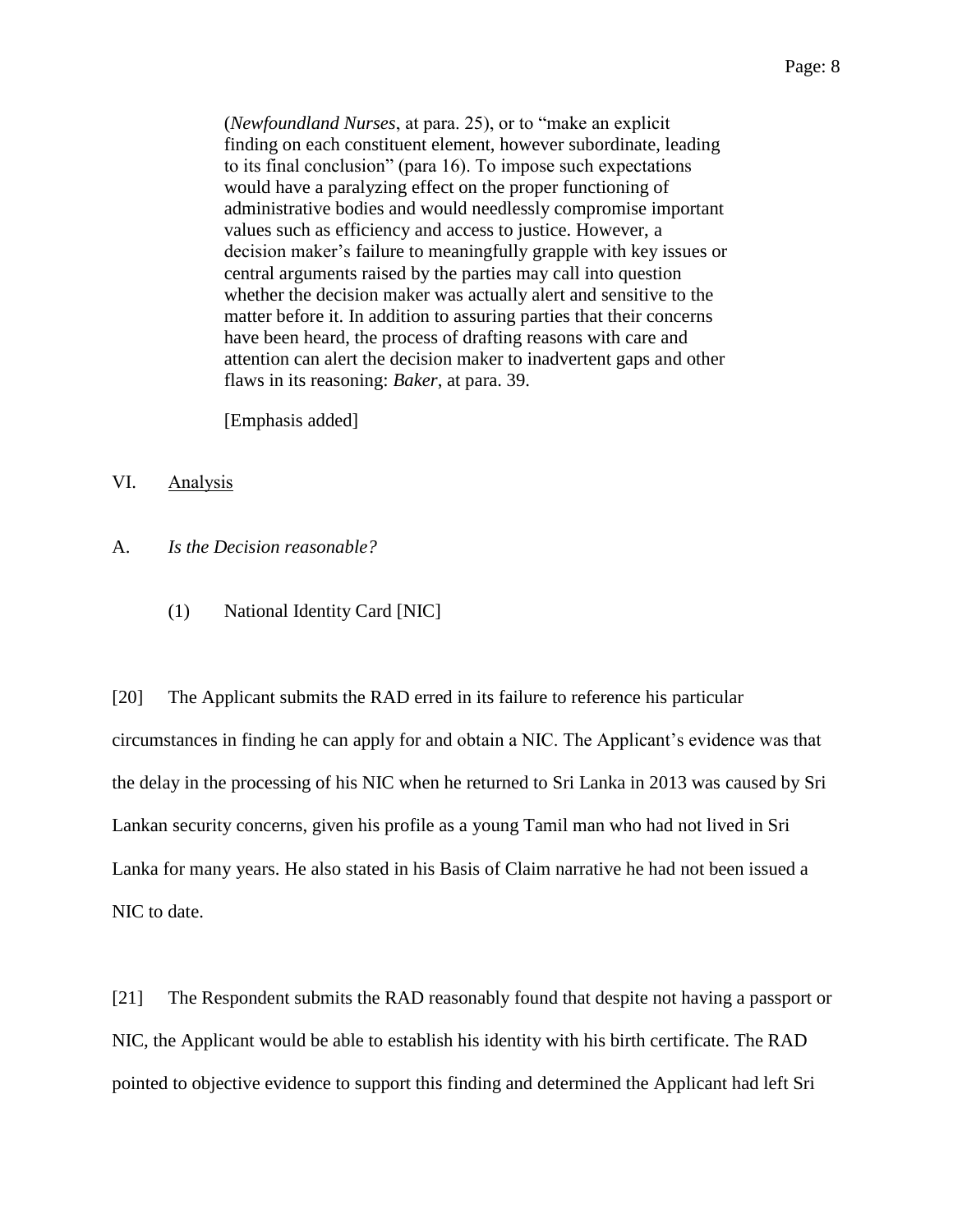Lanka prior to the normal processing times for the NIC and there was no evidence of attempts to follow up on the status of the application after he left Sri Lanka.

[22] With respect, in my view the RAD missed the point in this determination. The application for a NIC was filed by his mother in 2014 (when he was a minor), yet no NIC had been returned by the time the Applicant's mother left Sri Lanka in 2019. The issue was not whether or not he could apply again, but why no NIC was issued after such a long delay. The RAD made no reference to this in reaching its conclusion, and instead answered a different question, i.e., whether the authorities were looking for him in Sri Lanka. It seems to me the RAD did not grapple with the real issue before it in this respect as required by para 128 of *Vavilov*.

[23] I note the Applicant submits the RAD ought to have held a hearing or at least notified the Applicant of its concern before basing a finding on its inference he was not being looked for. In failing to do so, he submits the RAD failed to observe the principles of natural justice. I do not see this as a procedural fairness issue but, as noted, one of reasonableness per *Vavilov*.

(2) Failure to assess the Applicant's profile from the perspective of the alleged agent of persecution i.e., Sri Lanka

[24] The Applicant submits the RAD failed to consider his profile as someone who is "perceived" to be linked to the LTTE and focused its assessment on a piecemeal analysis of whether the Applicant or his family had actual ties to the LTTE. The Applicant notes specifically he was detained and questioned about his connections to the LTTE before the Commonwealth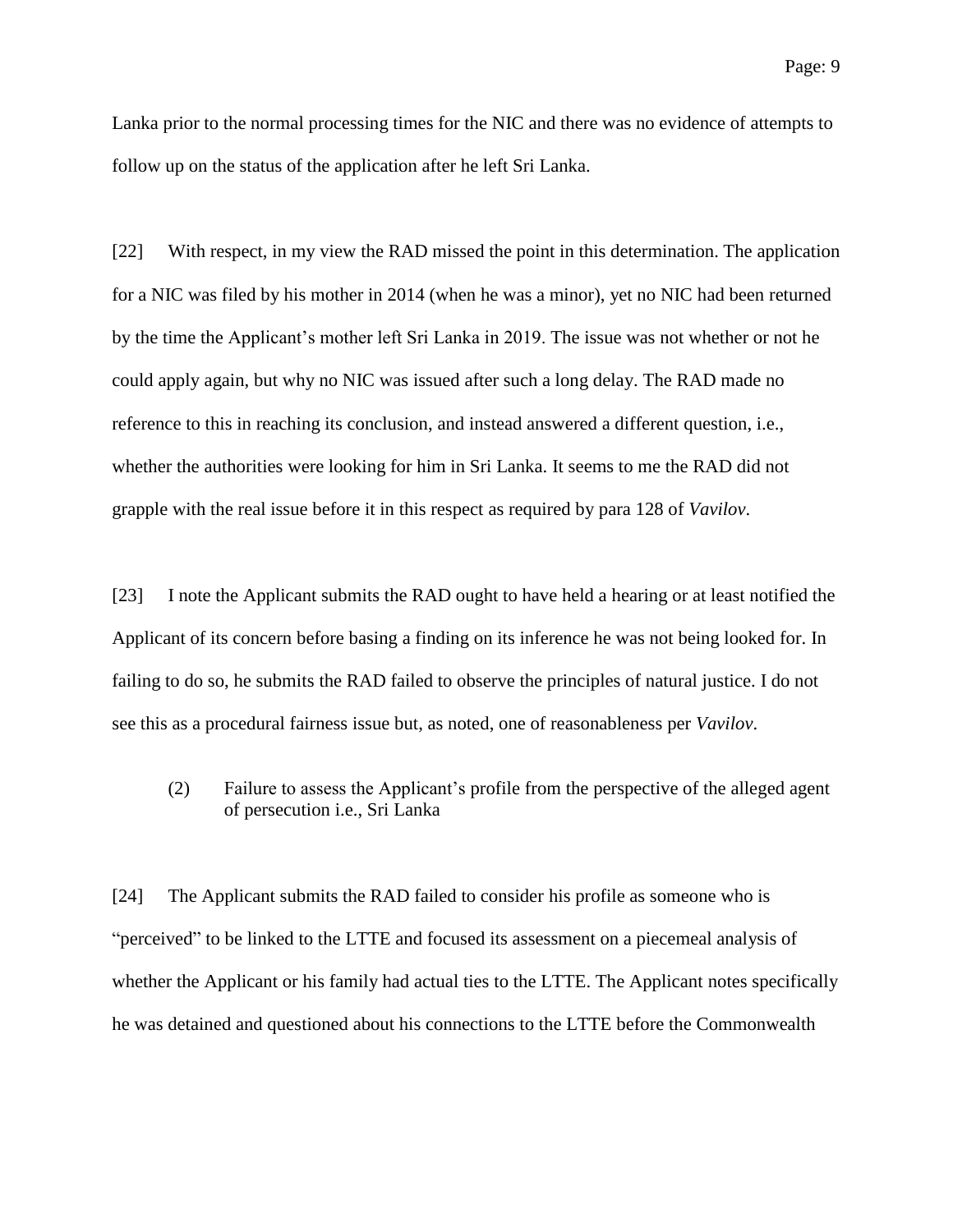Summit in Colombo in November 2013, and was questioned about his ties to the LTTE once before when previously arrested.

[25] The Applicant submits the RAD unreasonably characterized the Applicant's past encounters with the police as harassment and failed to consider the nature of his arrests and treatment by the police as acts of persecution.

[26] The Respondent submits the RAD considered the Applicant's perceived links to the LTTE, but determined the majority of his encounters with the police stemmed from personal disputes. While the November 2013 encounter with the police related to an investigation into a potential LTTE attack, the Applicant was released without charges within a day, and there was no other evidence of continued interest in him. In oral submissions, the Respondent submitted the three earlier detentions were lawful.

[27] While I agree these actions do not of themselves constitute persecution, they are nonetheless quite relevant to the assessment of risk.

[28] The RAD also seems to have overlooked the fact that on one occasion the Applicant was beaten and on another his mother had to bribe him out of detention. I do not see these as characteristics of lawful detention.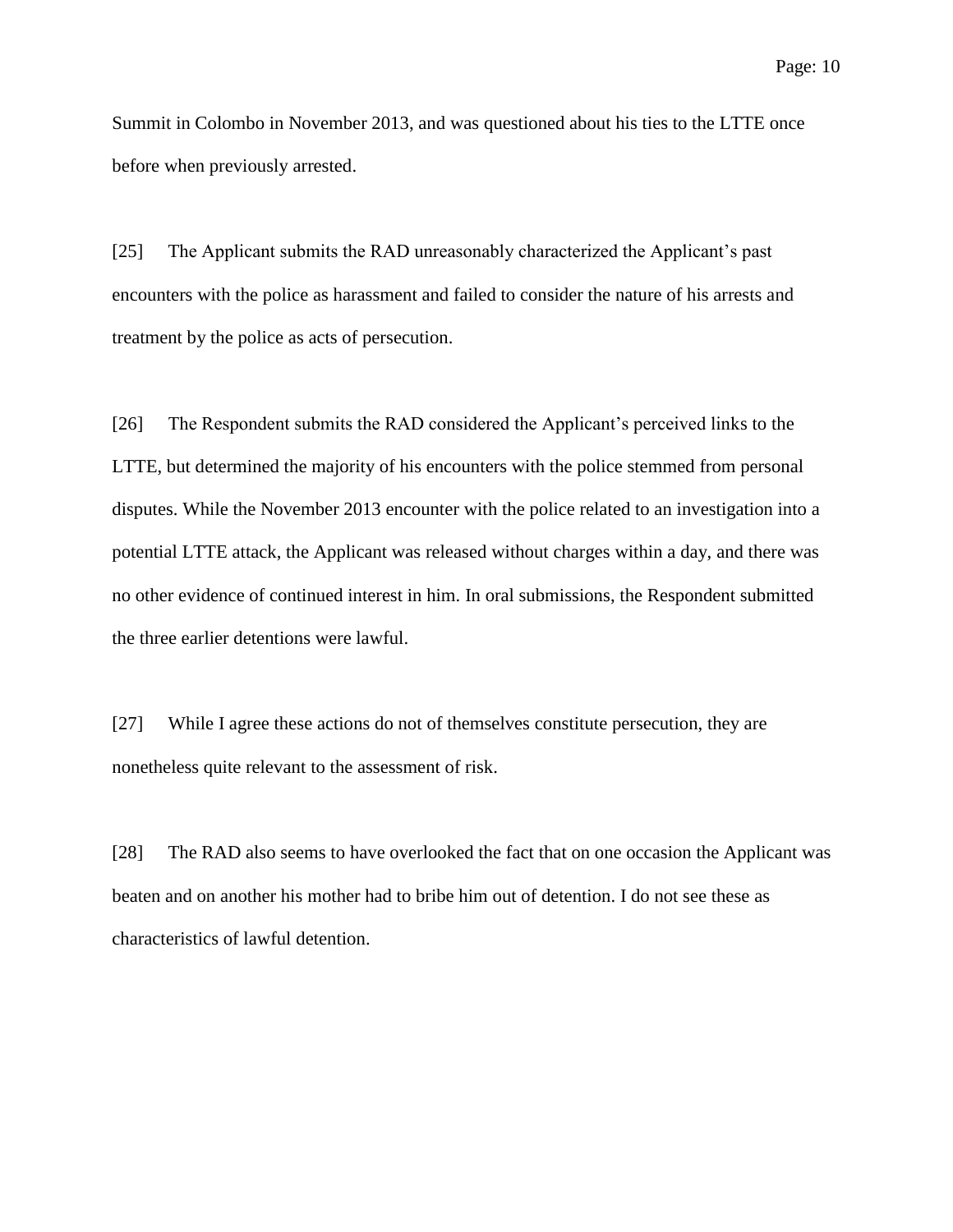(3) Failure to consider the Applicant's submissions about his risk profile as a failed refugee claimant

[29] The Applicant submits the RAD erred in failing to consider the Applicant's submissions on his risk profile on a global or cumulative basis. In this connection he relies on a decision of Justice Gibson in *Boroumand v Canada (Minister of Citizenship and Immigration),* 2007 FC

#### 1219 [*Boroumand*]:

[63] While the conclusion reached by the Minister's delegate in this regard might have been reasonably open to her, I am satisfied that it simply was not open on the very brief analysis of risk in which she engaged. She ignored one basis of fear of return put forward by the applicant. She paid limited attention to one independent third-party document relied on by the pre-removal risk assessment officer. She ignored other third-party information relied on by the officer. There is no indication whatsoever that she fully analysed the extensive submissions made on behalf of the applicant to the officer and to her directly. Similarly, she failed to take into account paragraph 3(3)(f) of the IRPA and ignored the issue of cumulative impact of all of the bases of concern put forward by and on behalf of the applicant.

[64] Based on the foregoing analysis, I conclude that, whether based on a global review of the decision under review as a whole and on a standard of review of reasonableness *simplicter*, or on the basis of a conclusion that the Minister's delegate's reasons for decision as a whole were simply inadequate given the significance of the decision to the applicant, where the standard of review would be correctness given that the adequacy of reasons is a matter of fairness or natural justice, I am satisfied that the decision under review was made in reviewable error.

[Emphasis added]

[30] The Respondent submits the RAD acknowledged the documentary evidence indicated the Applicant may be monitored upon his return to Sri Lanka but this alone did not rise to the level of persecution. Again, in isolation this is not objectionable.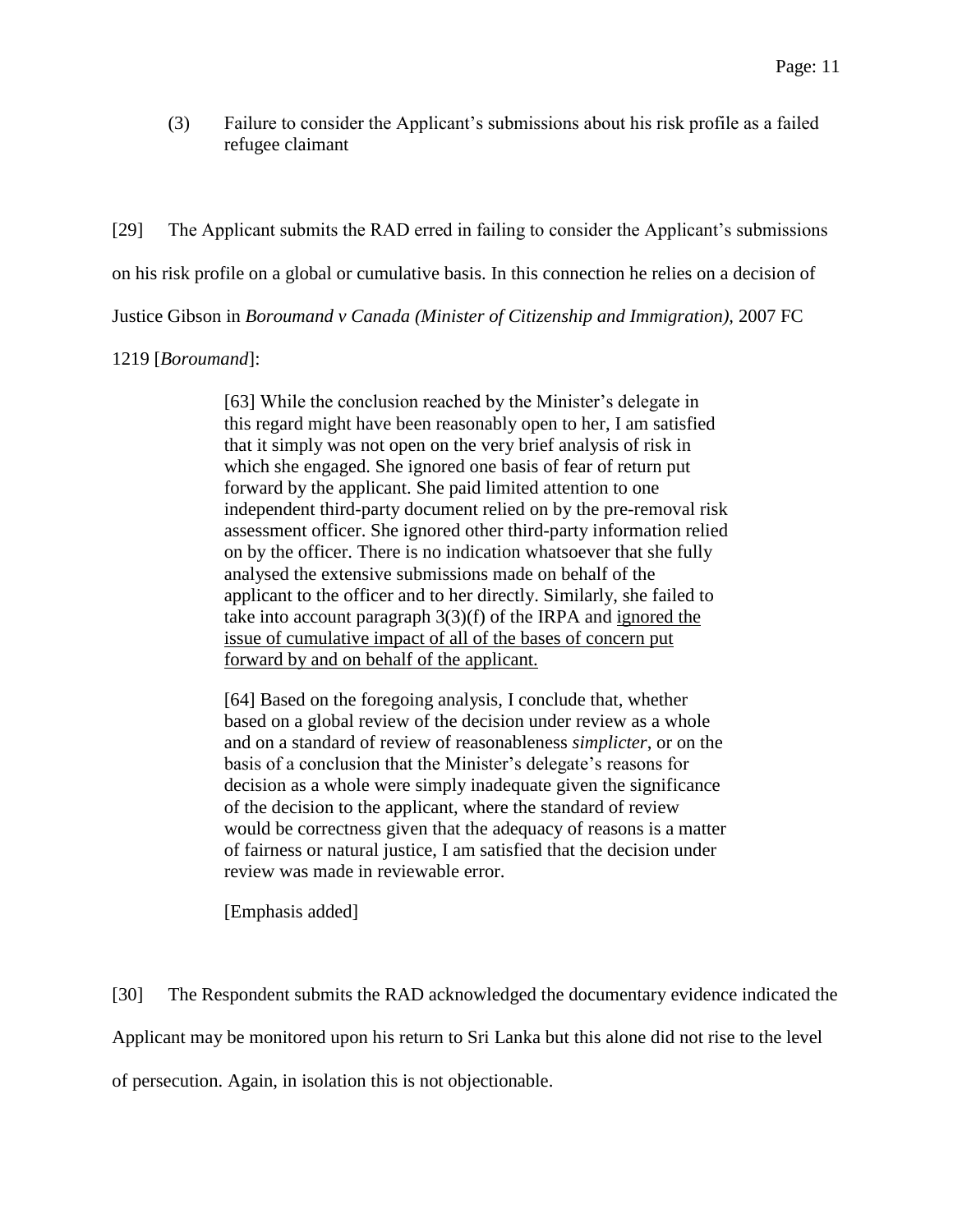[31] On balance I agree with the Applicant. The Supreme Court of Canada in *Vavilov* found that "[t]he principles of justification and transparency require that an administrative decision maker's reasons meaningfully account for the central issues and concerns raised by the parties" (at para 127).

[32] In this connection, the Applicant's submissions before the RAD highlighted reports of the risk to returning Tamil failed refugee claimants, and more importantly his personal experiences with Sri Lankan police with his global or cumulative profile as 1) a young Tamil man with parents from the North 2) returning as a failed refugee claimant, 3) who was not issued a National Identity Card [NIC], and importantly, 4) who had been detained by Sri Lankan authorities four times and questioned about his association with the LTTE once generally and once very specifically, 5) who was beaten by authorities on one occasion (a point not mentioned by the RAD), 6) whose mother bribed him out of prison on a second occasion (not mentioned by the RAD), and 7) who was in default of orders to report weekly to police.

[33] While aspects of his global profile were considered by the RAD, I have concluded it failed to assess the Applicant's profile cumulatively and globally as required by *Boroumand*. Thus I conclude the RAD failed to consider whether the various elements of his profile considered globally and cumulatively might result in more than a mere possibility of persecution: *Boroumand, supra* at paras 63-64; and see *Subramaniam v Canada (Minister of Citizenship and Immigration)*, 2022 FC 163 [per Favel J] at paras 49-54, and *KS v Canada (Minister of Citizenship and Immigration)*, 2015 FC 999 [per Southcott J] at para 42.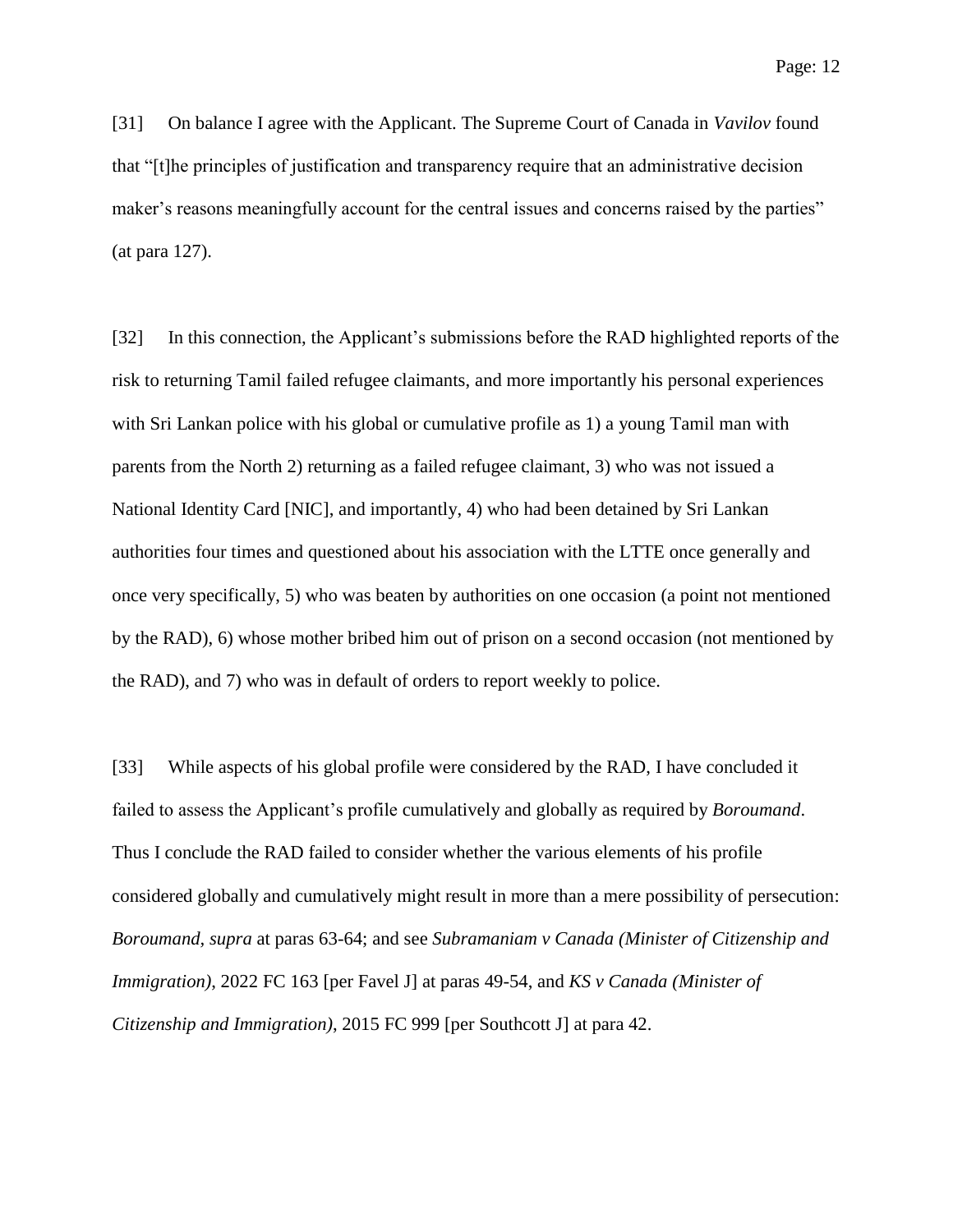#### VII. Conclusion

[34] In my respectful view, the Applicant has established the Decision is unreasonable because the RAD failed to come to grips with and grapple with the central issue before it per *Vavilov* at para 127, and failed to consider the Applicant's profile globally and cumulatively as required by constraining jurisprudence of this Court. Therefore, the application for judicial review will be granted. I note the evidence in this case dates to 2019 and some to 2012; given the evolving situation in Sri Lanka per para 18 of the Decision, it is a case for new evidence on redetermination.

## VIII. Certified Question

[35] Neither party proposed a question of general importance, and none arises.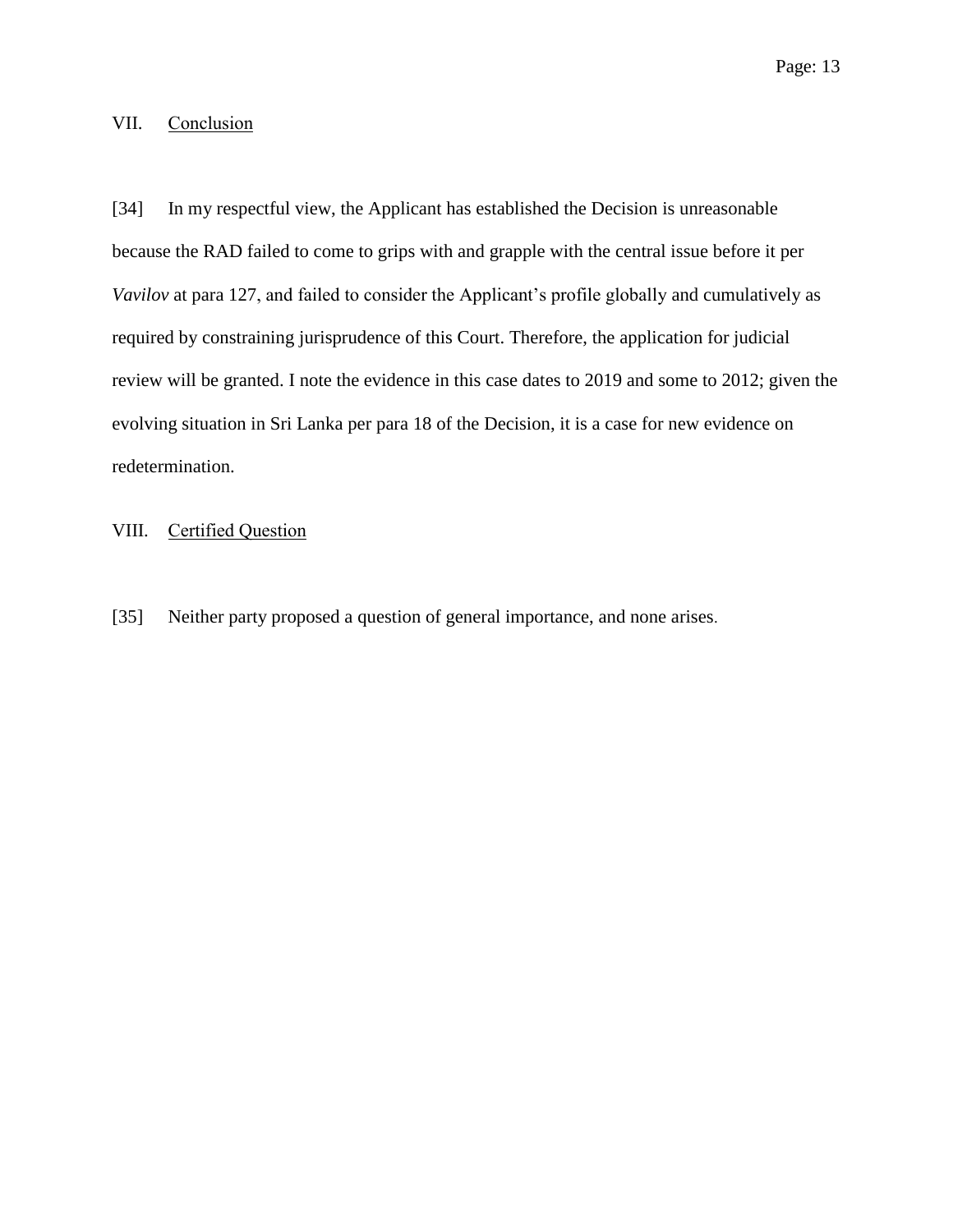# **JUDGMENT in IMM-7140-19**

**THIS COURT'S JUDGMENT is that** judicial review is granted, the Decision is set

aside, the matter is remanded to a differently constituted RAD for redetermination at which new evidence may be filed, no question of general importance is certified and there is no Order as to costs.

> "Henry S. Brown" **Judge**